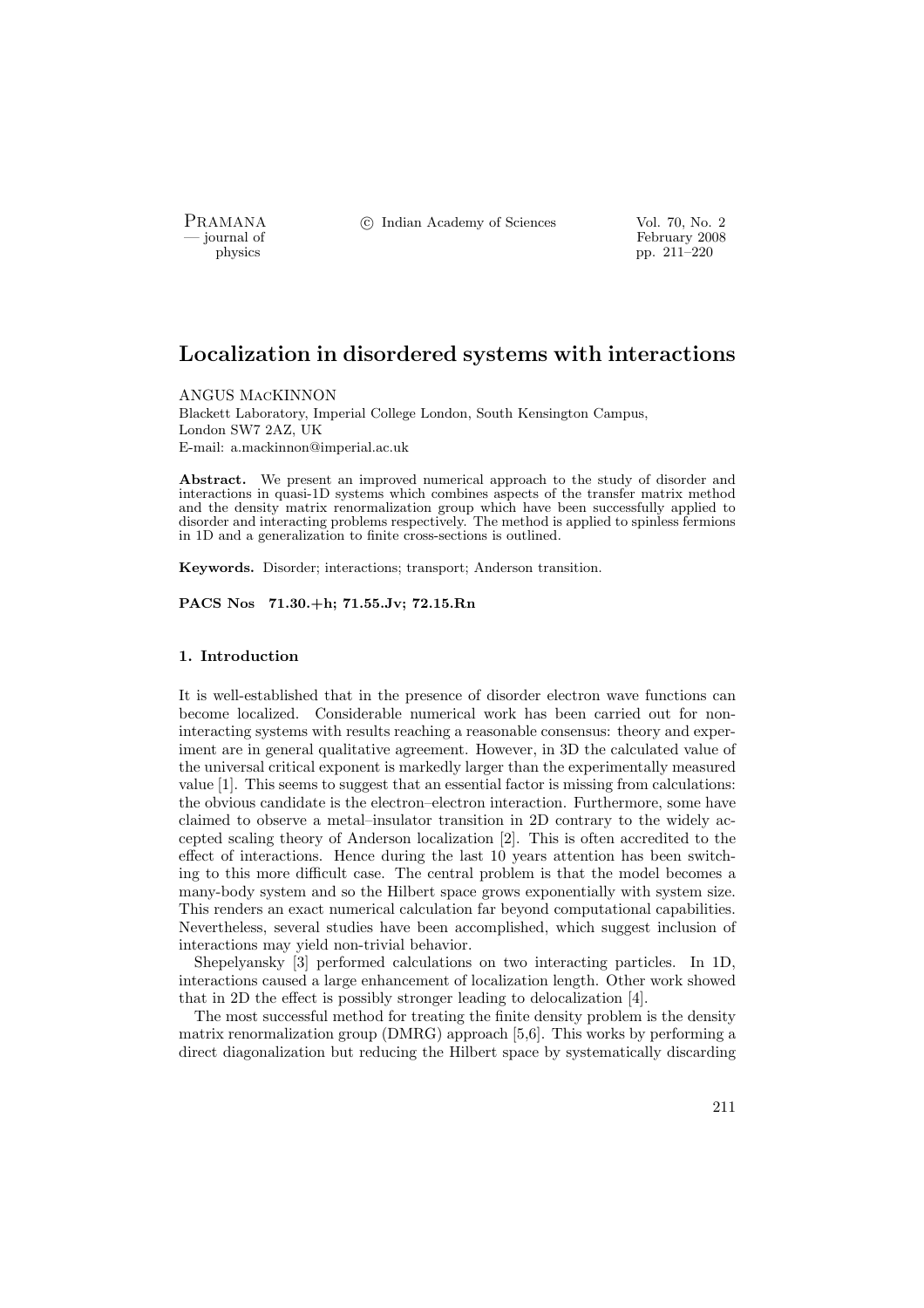# Angus MacKinnon

basis states that do not contribute significantly to the ground state. Applying this method to the Anderson interacting model (defined in eq.  $(1)$ ), a delocalized regime was found for attractive interactions [7,8]. Extensions of DMRG to 2D have encountered problems.

In tackling the problem of localization in a many-body system we encounter several difficulties. The first of these is that most of the conventional measures of localization in a non-interacting system cannot easily be applied to many-body states. The exponential growth of the Hilbert space requires us either to throw away states, in order to keep the problem within manageable dimensions, or to define new quantities which encapsulate all the relevant information while remaining finite.

In developing a suitable algorithm we have to bear in mind that the time required to diagonalize an  $N \times N$  matrix scales as  $N^3$ . Hence a method which requires the diagonalization of a large number of small matrices is likely to be more efficient than one in which one large matrix is diagonalized.

Recent work on non-interacting systems [1] has demonstrated that the localization must be calculated with an accuracy of at least 0.1% in order for the subsequent finite-size scaling analysis to be reliable. The statistical behavior is such that this implies that a system of length  $L_{\text{max}} = 10^6 \lambda_M$  is required, where  $\lambda_M$  is the localization length. We note that this is equivalent to a transmission coefficient  $T = 10^{-868,589}$ . As this is much less than the machine accuracy,  $2 \times 10^{-16}$ , there is a potential difficulty in fulfilling this condition.

We have developed a new method [9,10] incorporating some of the ideas of DMRG and the transfer matrix method successfully used in the non-interacting case [11,12]. In this paper we will describe an improvement on that method and a generalization to finite cross-section.

## 2. The method

Before describing the method in detail we consider the conditions which must be fulfilled in order for such a method to be successful.

Our approach is based on a tight-binding model. It can be readily applied to describe any 1D or quasi-1D system, provided interactions are nearest-neighbor. Hence we should not expect the method to describe those phenomena, such as the Coulomb glass [13], which depend on long-range interactions.

# 2.1 Hamiltonians

The approach we describe may be applied to a wide range of different Hamiltonians such as

$$
\hat{H}_{\text{spinless}} = \sum_{i} \varepsilon_{i} \hat{c}_{i}^{\dagger} \hat{c}_{i} + V \sum_{i} (\hat{c}_{i}^{\dagger} \hat{c}_{i+1} + \hat{c}_{i+1}^{\dagger} \hat{c}_{i}) + U \sum_{i} (\hat{c}_{i}^{\dagger} \hat{c}_{i}) (\hat{c}_{i+1}^{\dagger} \hat{c}_{i+1}) - \mu \sum_{i} \hat{c}_{i}^{\dagger} \hat{c}_{i}
$$
\n(1)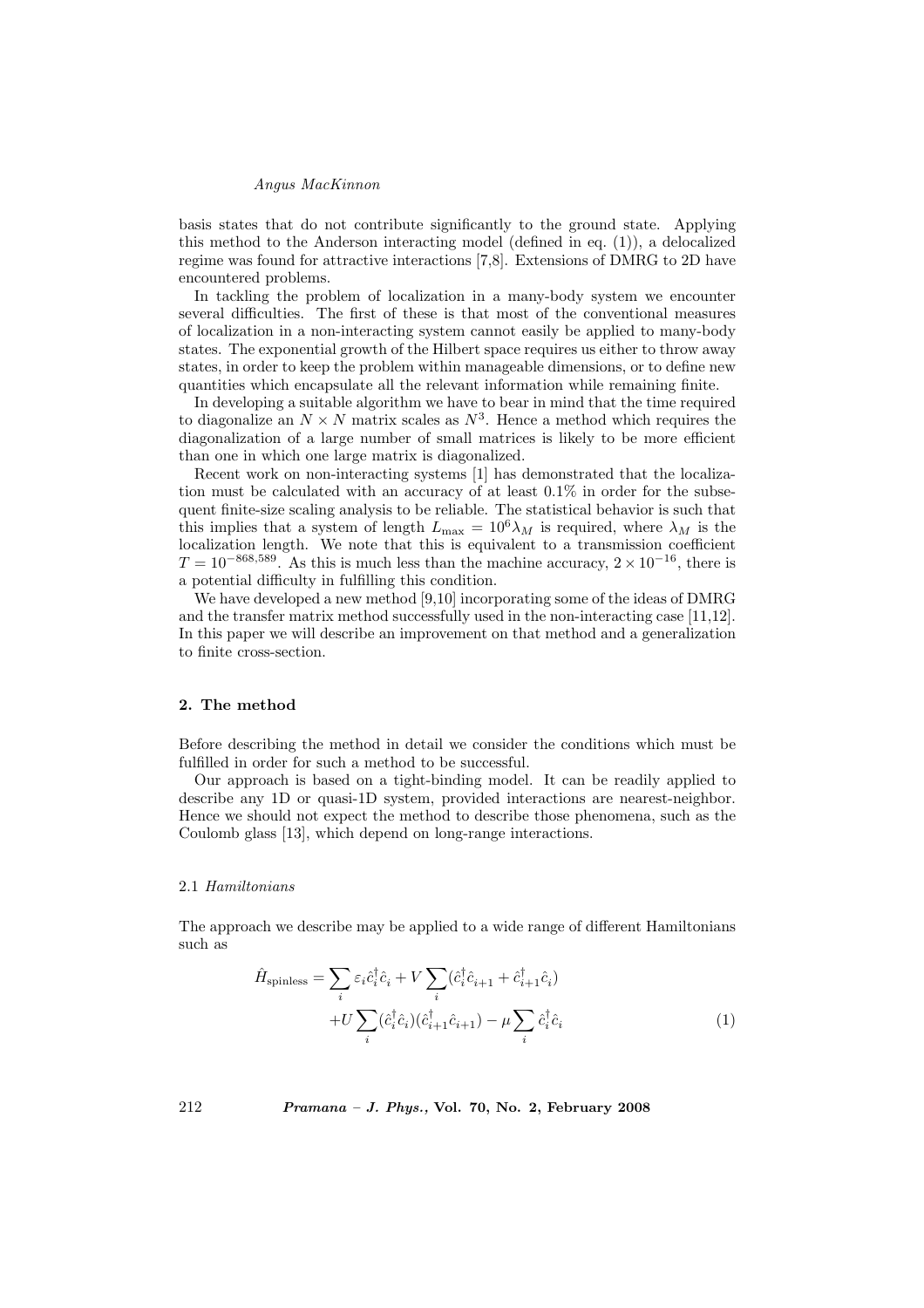Disorder and interactions



Figure 1. The recursive procedure adds new sites to both ends of a 1D chain at each iteration.

$$
\hat{H}_{\text{Hubbard}} = \sum_{i\sigma} \varepsilon_i \hat{c}_{i\sigma}^\dagger \hat{c}_{i\sigma} + V \sum_{i\sigma} (\hat{c}_{i\sigma}^\dagger \hat{c}_{i+1,\sigma} + \hat{c}_{i+1,\sigma}^\dagger \hat{c}_{i\sigma}) + U \sum_i (\hat{c}_{i+1}^\dagger \hat{c}_{i+1}) (\hat{c}_{i-1}^\dagger \hat{c}_{i-1}) - \mu \sum_{i\sigma} \hat{c}_{i\sigma}^\dagger \hat{c}_{i\sigma}
$$
\n(2)

$$
\hat{H}_{\text{Bosons}} = \sum_{i} \hat{\varepsilon}_{i} \hat{c}_{i}^{\dagger} \hat{c}_{i} + V \sum_{i} (\hat{c}_{i}^{\dagger} \hat{c}_{i+1} + \hat{c}_{i+1}^{\dagger} \hat{c}_{i}) + U \sum_{i} (\hat{c}_{i}^{\dagger} \hat{c}_{i}) (\hat{c}_{i}^{\dagger} \hat{c}_{i} - 1) - \mu \sum_{i} \hat{c}_{i}^{\dagger} \hat{c}_{i}
$$
\n(3)

representing spinless fermions (1), the Hubbard model (2) and bosons (3) respectively, where  $\hat{c}_i^{\dagger}$  ( $\hat{c}_i$ ) represent particle creation (annihilation) operators. The first two terms constitute the standard Anderson model [14] used widely in the study of disorder-induced localization. The additional  $U$  term represents the interactions while the term in  $\mu$ , which turns the Hamiltonian into a grand canonical form is required to take account of the changing system size. The value of the parameter  $\mu$  controls the particle density of the system.  $U > 0$  represents normal repulsive interactions whereas  $U < 0$  is the attractive case. As with most numerical studies of Anderson localization, zero temperature will be assumed.

## 2.2 The recursive method

In our original approach [9,10] we extended an existing chain by adding an extra site to each end of the system (figure 1).

At each step we obtained a set of states represented as

$$
\left\{\begin{array}{c} \{|0_{1}[L,N]\,0_{L}\rangle\} \\ \{|1_{1}[L,N-1]\,0_{L}\rangle\} \\ \{|0_{1}[L,N-1]\,1_{L}\rangle\} \\ \{|1_{1}[L,N-2]\,1_{L}\rangle\} \end{array}\right\} \equiv \left[\begin{array}{c} \mathbf{a}_{00} \\ \mathbf{a}_{10} \\ \mathbf{a}_{01} \\ \mathbf{a}_{11} \end{array}\right],\tag{4}
$$

where  $[L, N]$  represents any state of a system of length, L, containing N electrons. The simplest representation is as a vector made up of four distinct parts, depending on whether the additional sites are occupied or unoccupied. Note that the subvectors  $\mathbf{a}_{10}$  and  $\mathbf{a}_{01}$  have the same length as they include the same set of states with  $N-1$  electrons.

Starting from this representation a density matrix

$$
\rho(1\ldots 0, 0\ldots 1) = \mathbf{a}_{10} \cdot \mathbf{a}_{01} \tag{5}
$$

may be defined. This may be interpreted as the probability that the addition of an electron on the left results in an electron being omitted from the right. Note that,

$$
Pramana - J. Phys., Vol. 70, No. 2, February 2008 \t\t 213
$$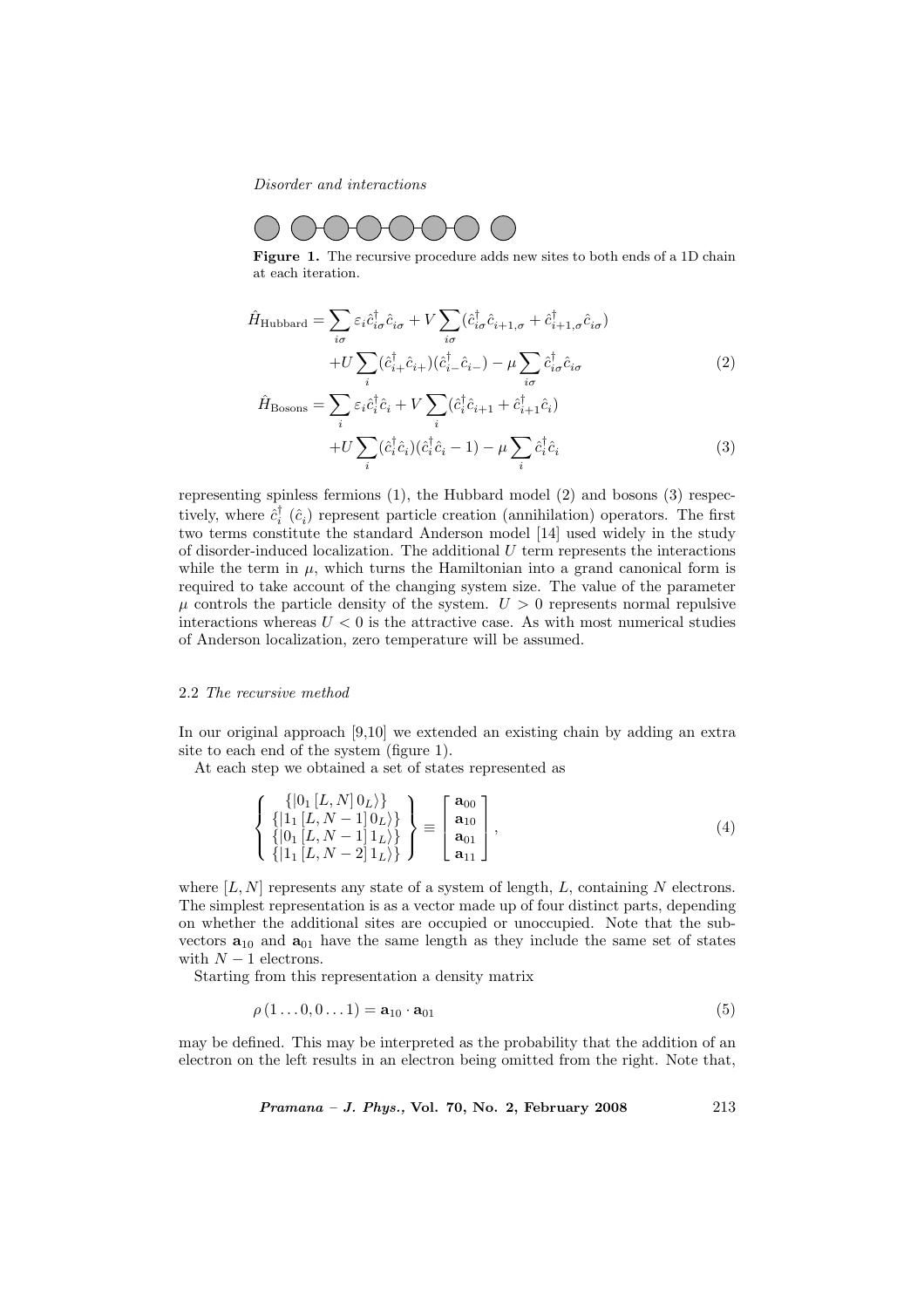## Angus MacKinnon

due to the indistinguishability of the electrons, we may not demand that the same electron emerges on the right. This quantity may also be related to the dependence on boundary conditions [9,15,16].

It is now possible to define a localization length,  $\lambda_M$ , from

$$
\rho(1\ldots 0, 0\ldots 1) \sim \exp(-2L/\lambda_M) \tag{6}
$$

$$
\Rightarrow \lambda_M = -\lim_{L \to \infty} \frac{2L}{\ln \rho}.\tag{7}
$$

## 2.3 Reducing the number of basis states

The purpose of reformulating the basis states and in turn the Hamiltonian in this manner is to enable an approximation to be introduced which keeps the dimension of the Hilbert space roughly constant as sites are added. During each iteration a proportion of the basis states must be thrown away according to some systematic method. This is necessary to keep the calculation to a computationally manageable size. Within the tight-binding framework it is the only approximation in our method.

Initially [9,10] we tried a scheme which fixed a maximum matrix size, chose an appropriate energy cut-off and applied this to the set of states for each particle number. This tended to result in 6–10 groups of retained states for different numbers of particles, those for other particle numbers having ground states above the energy cut-off. Unfortunately this simple criterion failed to result in exponentially decaying behavior of  $\rho(1 \ldots 0, 0 \ldots 1)$ , even in the absence of interactions.

Subsequently we realized that fixing an energy cut-off but allowing the number of retained states to fluctuate produced better results and this is the criterion we used in all subsequent work using this model.

#### 3. Results for the single chain model

#### 3.1 Non-interacting behavior

The localization properties of a one-dimensional non-interacting chain are well established. For any amount of disorder all eigenstates are localized. The dependence of localization length on disorder is usually quoted as [16]

$$
\lambda^{-1} = \frac{W^2}{24(4V^2 - \mu^2)}.\tag{8}
$$

This is only valid for small disorder. Note that the localization length diverges in the clean limit. Therefore, an important test for the new recursive method is to reproduce this behavior, at least qualitatively.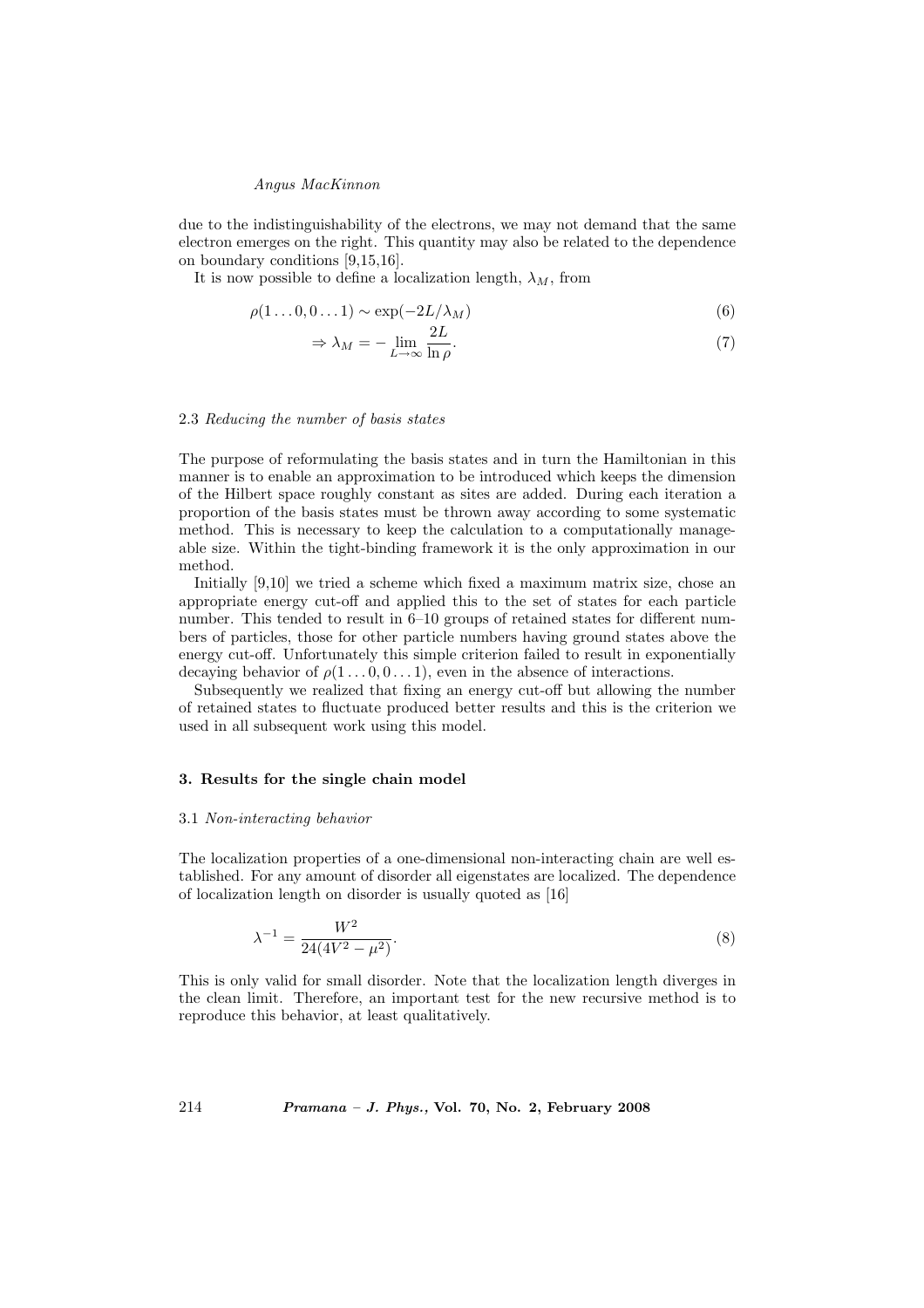Disorder and interactions



Figure 2. Results from a (clean) short chain of 10 sites demonstrating phase separation for  $U < -2$ . For each particle number the (grand canonical) ground state energy is plotted. The chemical potential is set to give half-filling as the overall ground state (i.e.  $\mu = U$ ). Plotted energies are grand canonical.

# 3.2 Clean phase space

The second limit to be outlined is the zero disorder phase space. Without randomness the present model can be mapped to a XXZ spin chain model and solved exactly for half-filling [17–20].

At half-filling there are two limiting forms of the ground state with a cross-over regime. For large repulsive interactions a charge density wave (CDW) is observed (i.e. alternate sites are occupied). For attractive interactions and  $U > -2$ , there is competition between the tendency of the interaction to cause clustering and the kinetic energy which tends to spread the electrons.

For  $U < -2$ , it is impossible to maintain half-filling within the grand canonical scheme. The ground state is a completely empty or completely full band (i.e. it is unstable to phase separation) as can be seen in figure 2. In fact, as the  $U = -2$  limit is reached from above, the ground state energy tends toward being independent of particle number N.

In contrast, for increasing repulsive interactions, above  $U = 2$  a charge gap opens up [17,21]. In other words, the CDW above this point corresponds to a Mott insulator state.

# 3.3 Typical results

To illustrate the results obtained with the method described above we show the non-interacting limit in figure 3 and the effect of interactions in figure 4. In neither case are the results wholly satisfactory: the agreement with known results (figure 3) is qualitatively but not quantitatively correct. There is still too much dependence on the number of retained states (figure 4). Although the results appear to be a long way from convergence, the qualitative behavior is as expected.

 $Pramana - J. Phys., Vol. 70, No. 2, February 2008  $215$$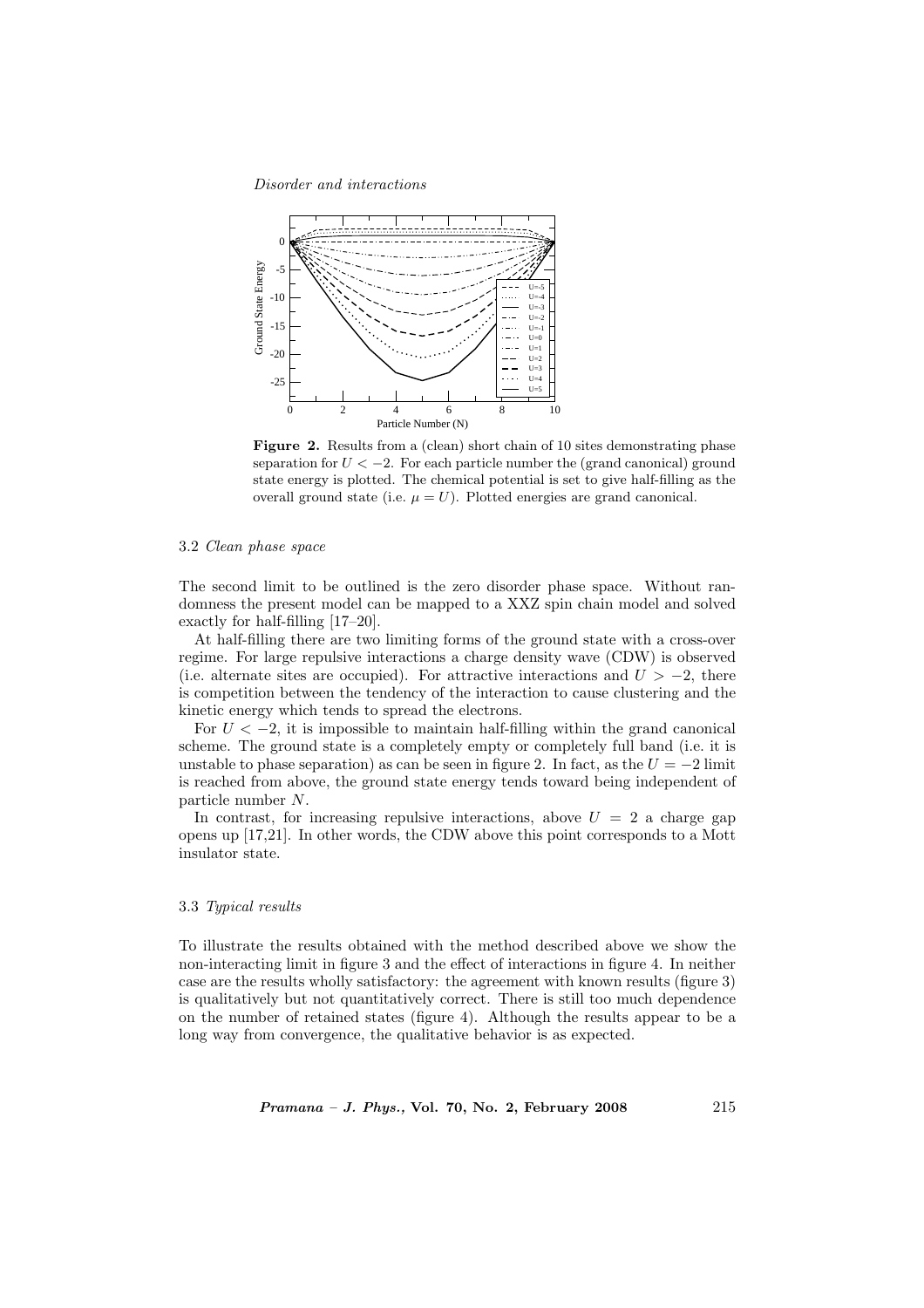Angus MacKinnon



Figure 3. The dependence of inverse localization length on disorder when interactions are turned off. Results from the new method should correspond to known result for the middle of the band. Systems were allowed to extend up to 1000 sites, retaining an average of 480 basis states per iteration. Averages were taken over 1000 disorder realizations.



Figure 4. The dependence of localization length on interaction strength. The three lines correspond to different energy cut-off values. Each line is averaged over 1000 systems which are allowed to extend to a maximum of 1000 lattice sites. Disorder  $W = 2$ .

#### 3.4 Summary of problems with the original algorithm

The scalar product in (5) cannot be reliably calculated when it's value drops below the machine accuracy,  $2.2 \times 10^{-16}$ . In practice, this limits the system length to below  $L = 1000$ . This may be overcome by averaging over smaller systems, but this is only possible when there are no other length scales in the problem which are comparable with or longer than 1000.

At each stage 75% of the states are eliminated. It is not clear whether this constitutes a problem.

The calculation fails for low disorder,  $W/V = 2 \left(-\frac{1}{2}W < \varepsilon < +\frac{1}{2}W\right)$ , even for  $U = 0$ : the density matrix does not fall exponentially.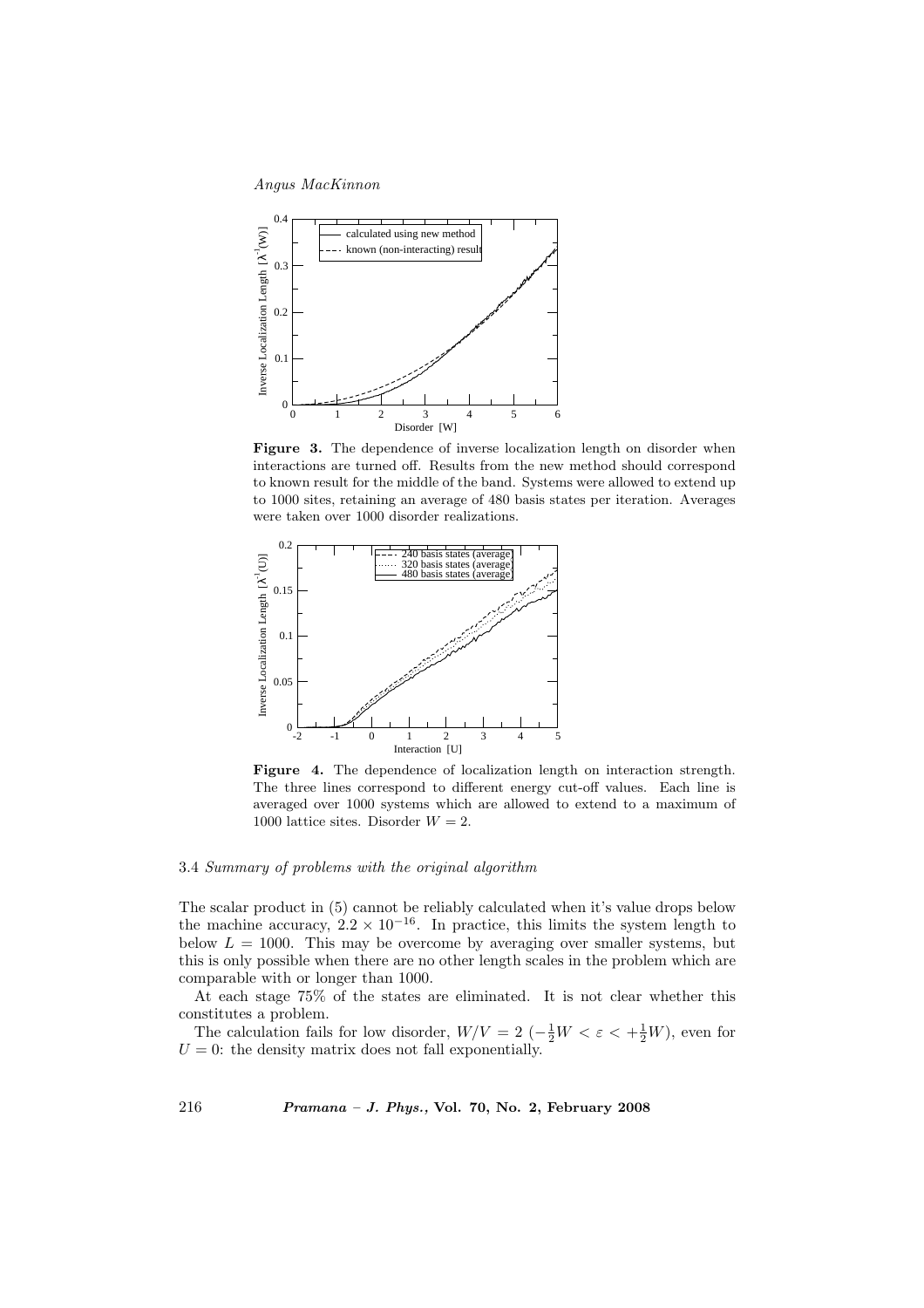# Disorder and interactions

The convergence with the number of retained states is unsatisfactory. It is better when an energy cut-off is used and the number of states is allowed to fluctuate, but convergence is still unacceptable.

# 4. An improved algorithm

Consider first the density matrix (5) expressed in terms of the site-occupation basis

$$
\rho(1...0,0...1) = \text{Tr}\left[\mathbf{U}^{\dagger}\mathbf{X}_{10}\mathbf{U}\mathbf{X}_{01}\right],\tag{9}
$$

where **U** is the  $(2^L \times K^{(L,N)})$  matrix whose columns are the  $K^{(L,N)}$  retained states,  $\mathbf{X}_{10}$  is a  $(2^L \times 2^L)$  matrix whose elements are all zero except for those which couple two states which differ only that the left-hand end is occupied (left index) or unoccupied (right-index).  $\mathbf{X}_{01}$  is the corresponding  $(K^{(L,N)} \times K^{(L,N)})$  matrix for the right-hand end.

We now define a new matrix

$$
\mathbf{P}^{(L,N)} = \mathbf{U}^{(L,N)\dagger} \mathbf{X}_{10} \mathbf{U}^{(L,N-1)} \tag{10}
$$

and note that it obeys a recursion relation

$$
\mathbf{P}^{(L+1,N)} = \mathbf{V}^{(L+1,N)\dagger} \begin{bmatrix} \mathbf{P}^{(L,N)} & \mathbf{0} \\ \mathbf{0} & \mathbf{P}^{(L,N-1)} \end{bmatrix} \mathbf{V}^{(L+1,N-1)}, \tag{11}
$$

where  $V^{(L+1,N)}$  is the matrix which transforms the eigenvectors for a system of length  $L$  into those of length  $L + 1$ 

$$
\mathbf{U}^{(L+1,N)} = \begin{bmatrix} \mathbf{U}^{(L,N)} & \mathbf{0} \\ \mathbf{0} & \mathbf{U}^{(L,N-1)} \end{bmatrix} \mathbf{V}^{(L+1,N)}.
$$
 (12)

We are now in a position to calculate the required scalar product, and hence the localization length, while only adding a site to one end. This reduces the requirement to throw away states at each iteration to 50%. In fact use of the matrix  $P$  brings an unexpected bonus: due to the product structure of the recursive calculation of P (11) there is no longer an upper limit on the tractable length of the system. It is possible to calculate P accurately even when its value falls many orders of magnitude below the machine accuracy. Unexpectedly, other limitations on the algorithm also disappear: the method now behaves sensibly for low disorder and for values of U approaching the limit at  $U \rightarrow -2$ . In fact there are no longer any restrictions on the parameter ranges for which the method behaves sensibly (other than  $U < -2$ ). An additional bonus is that exponential behavior is obtained irrespective of the method used for throwing away states. All these suggest that the earlier results were heavily influenced by the presence of a 2nd length scale which may have been larger than the largest system sizes attainable.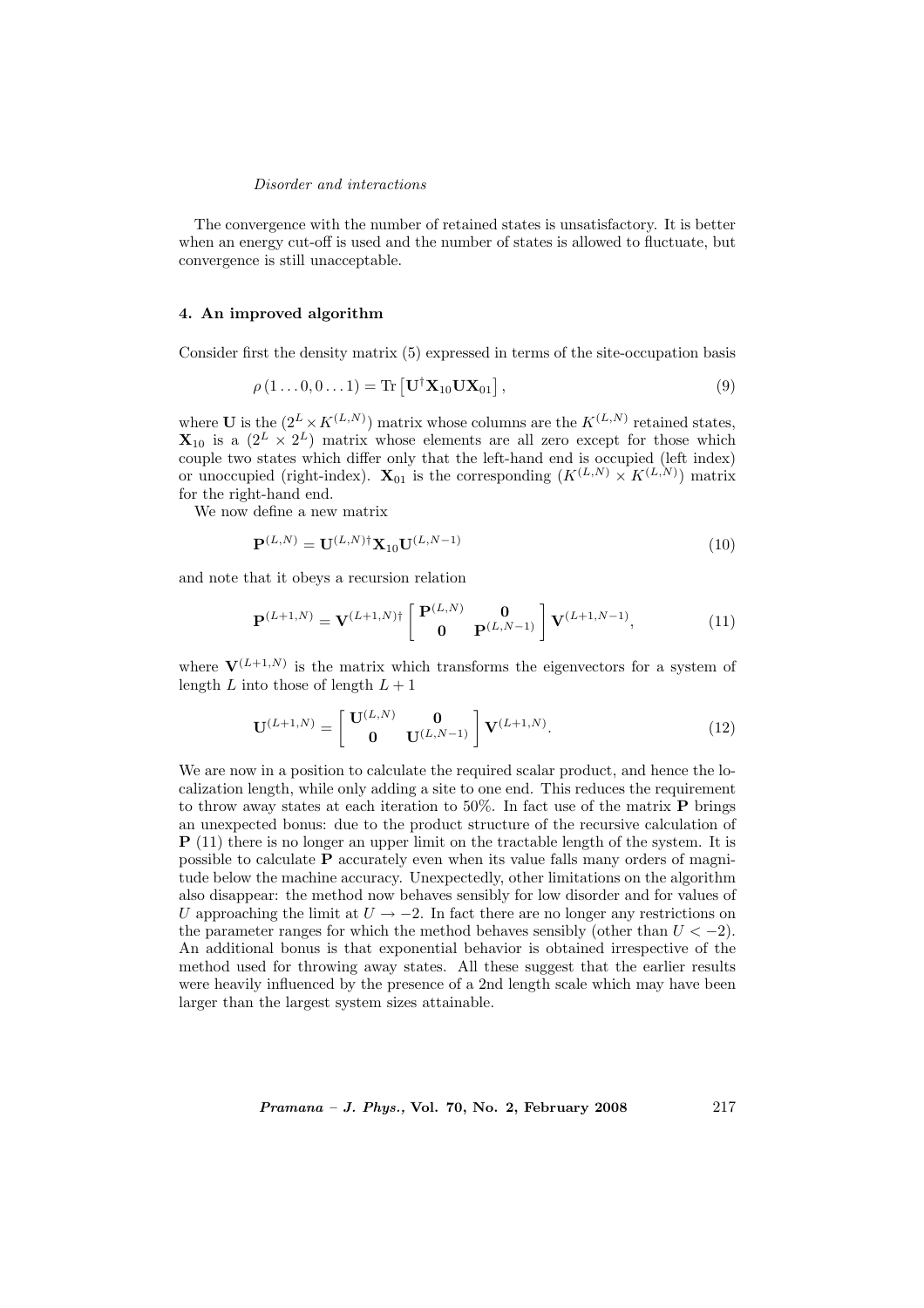Angus MacKinnon



Figure 5. Disorder–interaction phase space plot for the single chain model at half-filling. The contours represent the inverse localization length in intervals of 0.01. The lowest interval corresponds to a localization length greater than 1000 sites. This plot was produced using over 1300 points. Each point was averaged over 250 systems in which chains were allowed to extend to 2000 sites and approximately 240 basis states were retained per iteration. Data for  $W < 0.6$  are not shown because the method is unreliable for low disorder.

# 4.1 Disorder-interaction phase space

Figure 5 illustrates the results obtained with the original algorithm and which will be improved by the new method. Note the lack of results for low values of  $W/V$ and the fact that the delocalized region appears to come too close to  $U = 0$ . We are now confident that we are in a position to fill out the gaps in this diagram and to even more reliably map the limits of the extended regime. This is, however, a longer term undertaking.

Nevertheless the results in figure 5 contain many more points than in previous work and refer to significantly larger samples [7,15,21–23]. It should be noted in particular that the limit of the delocalized regime around  $W = 2.5$  is a factor of two higher than predicted by Schmitteckert et al but lower than in earlier work [21].

# 5. Generalization to a finite cross-section

Initial attempts to deal with systems of width 2 or the Hubbard model [9] relied on adding a complete set of states for the new site or slice. While this may be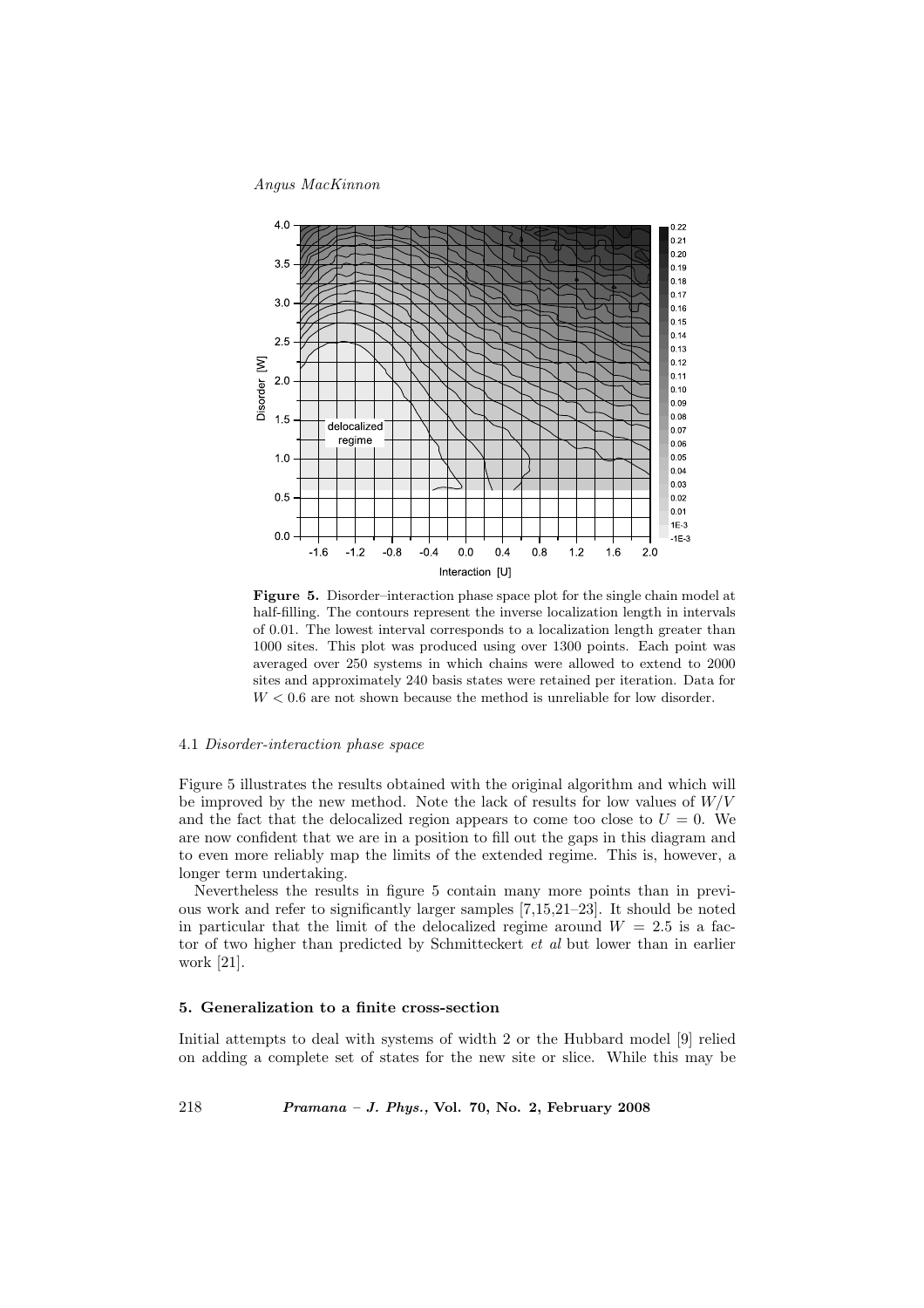#### Disorder and interactions



**Figure 6.** The inverse localization length for  $U = 0$  and  $W = 1$  and  $W = 2$ in 1D (left) and for strips of width  $M = 4$  and  $M = 8$  (right) plotted against the inverse of the number of retained states. The dots on the left axis (left figure) indicate the known results for the non-interacting system.

made to work for small systems it rapidly becomes prohibitive and, beyond a crosssection  $M = 8$ , completely intractable. Instead, we consider a method by which additional sites are added to the  $L \times M$  system one at a time. In order to do so it is necessary to define a set of new ancillary matrices which are designed to retain the information required to add subsequent atoms to the slice. These are

$$
\mathbf{Q}_m^{(L,N)} = \mathbf{U}^{(L,N)\dagger} \mathbf{X}_m^{11} \mathbf{U}^{(L,N)},\tag{13}
$$

$$
\mathbf{R}_m^{(L,N)} = \mathbf{U}^{(L,N)\dagger} \mathbf{X}_m^{10} \mathbf{U}^{(L,N)},\tag{14}
$$

where  $\mathbf{X}_m^{11}$  is diagonal and unity for all states in which site m is occupied and zero otherwise.  $\mathbf{X}_m^{10}$  is similar except that it couples all states which differ only in whether site m is occupied (left-index) or unoccupied (right-index).  $\bf{Q}$  is required for calculating any interaction terms involving a new site and site  $m$ , whereas **R** is required for the corresponding hopping terms.

Both  $Q$  and  $R$  may be defined recursively in a similar way to  $P$  and their size is that of the number of retained states.

# 6. Convergence

While many of the difficulties encountered in our initial attempts to find an algorithm capable of treating the problem of disorder and interactions have been overcome, one major difficulty remains: the convergence of the method with the number of retained states. This is, of course, closely linked to the criterion for eliminating states and it is hoped that it will be possible to improve this in future. As an illustration, consider figures 6. It is quite clear that the examples illustrated are nowhere near convergence.